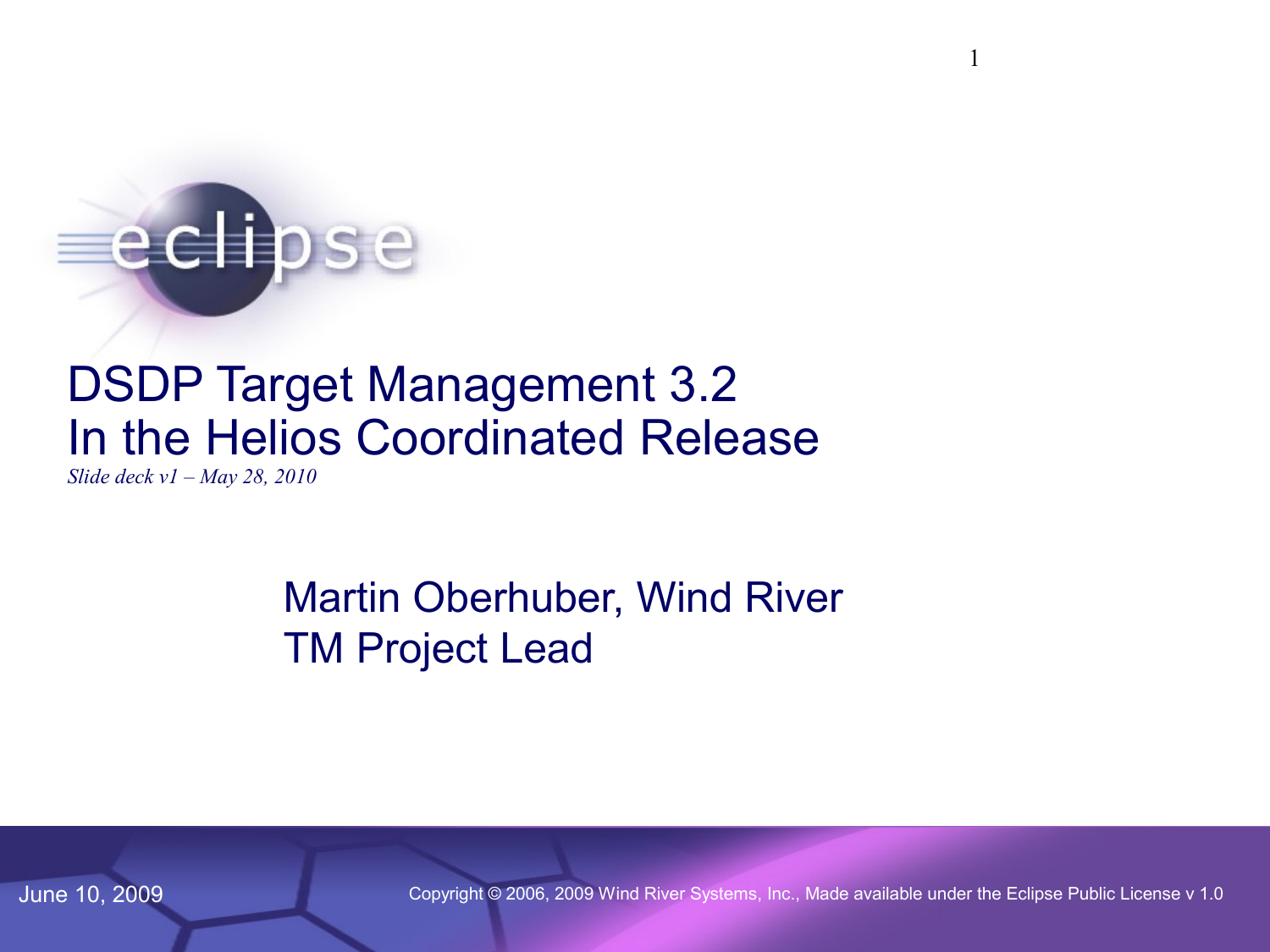# *Spotlight Talking Points*



- **TM 3.2 New Features** 
	- RSE 3.2 is mostly a maintenance release (stability, performance, usability)
	- Terminal now also for Local connections on Linux, Solaris, Mac (incubating)
	- **TCF new features: Streams service, Zero Copy binary transfer, Debug Server as** Value-add, new targets (Symbian, Mac, x86\_64), dynamic agent plugin system, more asynchronous implementation (ACPM), . EDC as part of CDT.
- **API Quality:** 
	- **Few well-reviewed API additions backed by API Tooling.**
	- Fully binary compatible with TM 3.1
- **End-of-Life issues:** 
	- TM Discovery component no longer actively developed
- **IP Clearance and Licenses:** 
	- All licenses and about files are in place as per the Eclipse Development Process, the Due Diligence Process was followed for all contributions.
- Community and Committer Diversity:
	- 10 committers (5 WindRiver, 4 IBM, 1 Mentor Graphics) constant was 10 in 3.1
	- 15 additional contributors: WindRiver, IBM, Freescale, Nokia, Anyware-Tech, Shanghai Kortide, Red Hat, Individual – was 18 in 3.1
	- Traffic on newsgroup and mailing lists relatively low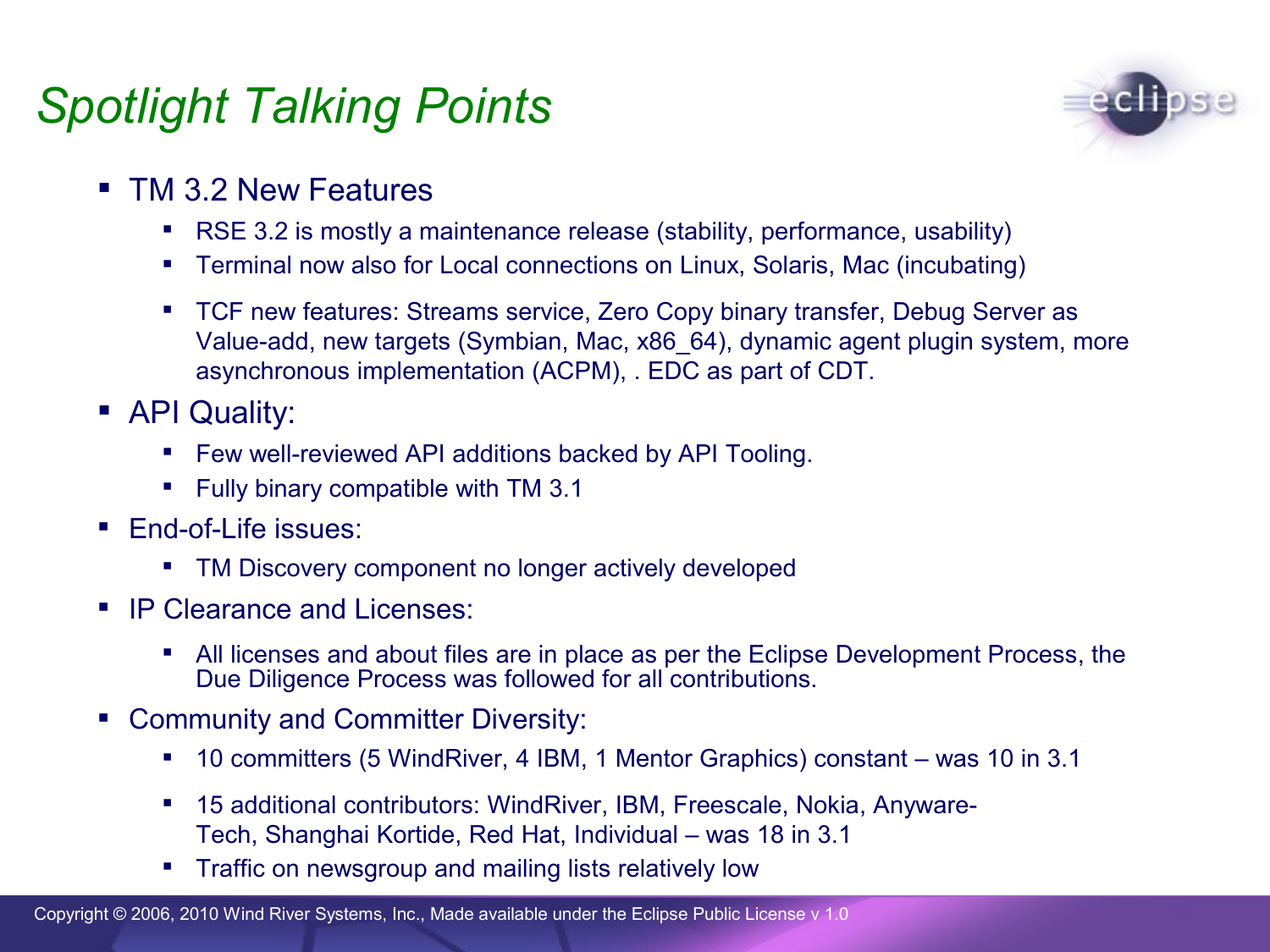# *DSDP Target Management – Introduction*

- Major project milestones
	- Project Created June 2, 2005
	- RSE 1.0 Nov 12, 2006
	- Yearly Train Release since TM 2.0 (Europa)
- Strong uptake on TCF (still incubating though)
	- Nokia / Symbian base EDC debugger on TCF
	- Interest in tracing and performance, ports to new targets
- Remote System Explorer (RSE) remains stable
	- 10 individual contributors to RSE, mostly from IBM constant
	- Large contribution (local terminal), but WinCE contributor lost
- **TM 3.2 project size** 
	- Slightly increasing, especially TCF (R3.0: RSE 356k + TCF 162k)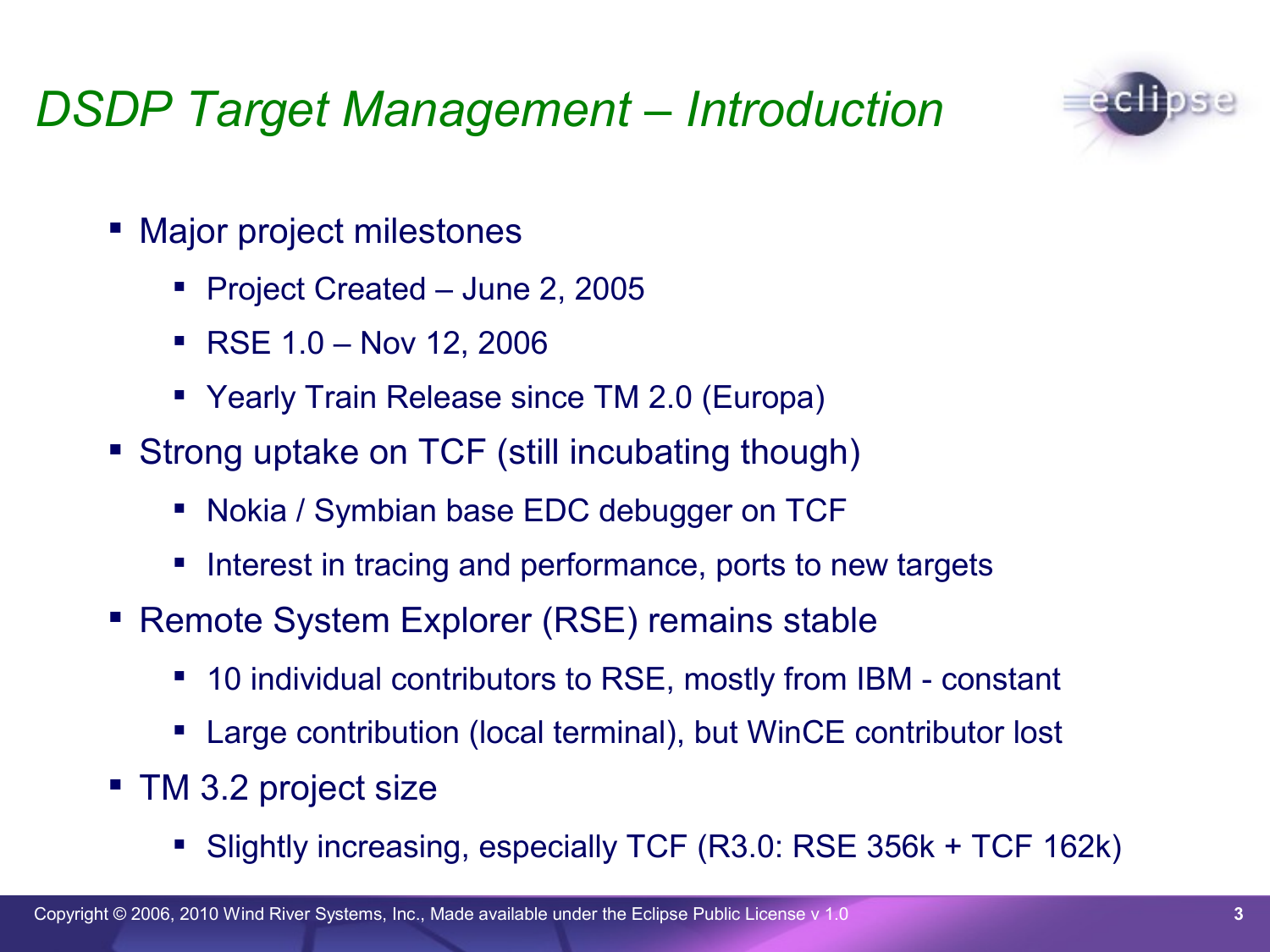# *Target Management vs. RSE*



"Data models and frameworks to configure and manage remote systems, their connections, and their services".

- **org.eclipse.tm.core**: Core Components (few dependencies)
	- **Terminal Widget and View**
	- RAPI wrappers, Jakarta Commons/Net 3<sup>rd</sup> party library
- **Target Communication Framework (TCF, Incubating):** Extensible protocol framework for development-time tooling
- **org.eclipse.tm.rse**: A consistent framework and UI for accessing remote compute resources from Eclipse.
- Remote System Explorer (RSE) integrates core components. **TM is the "project", RSE is the "product"**.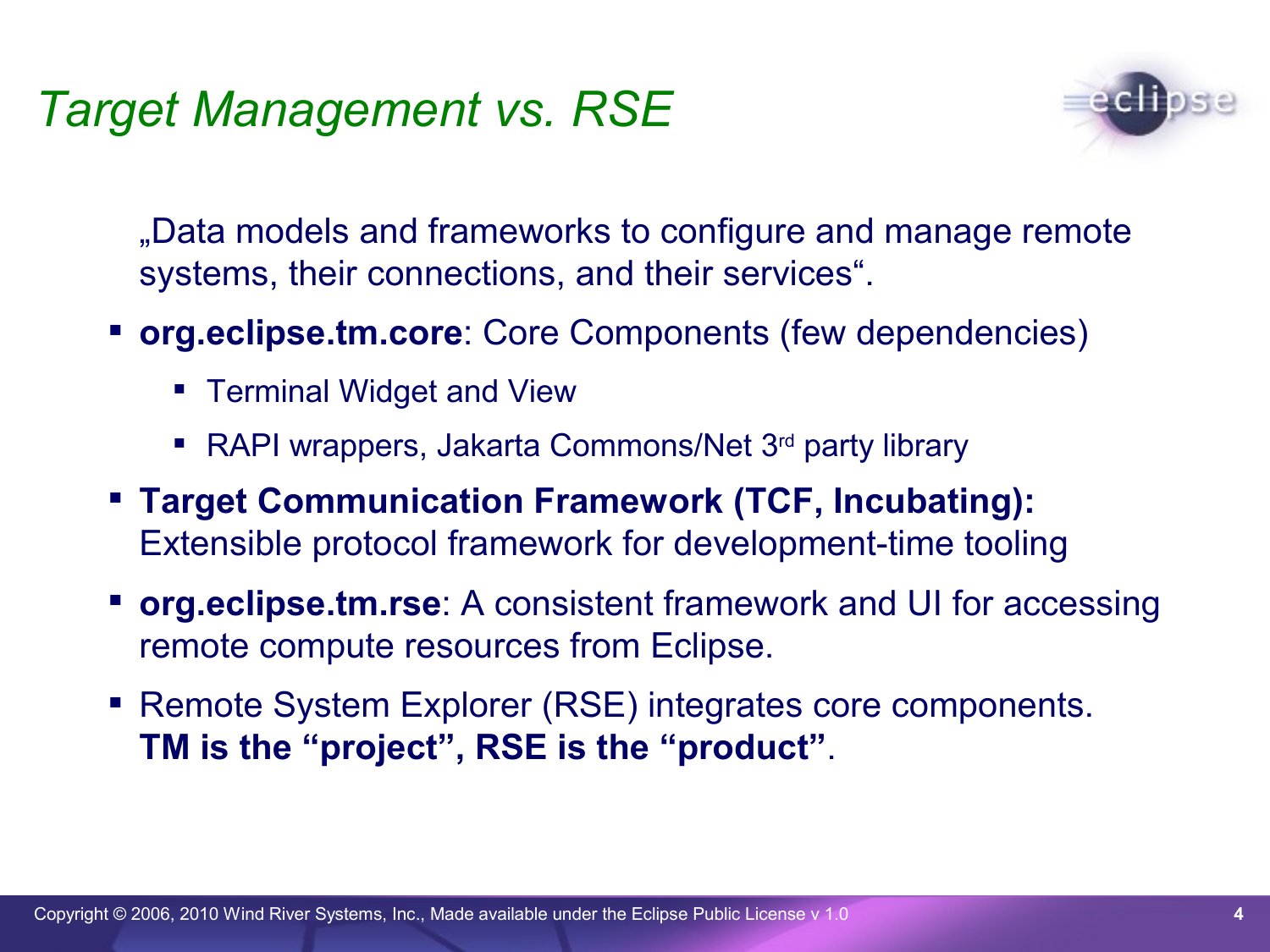## *TM 3.2 New Features*



■ 3.2 Plan available at

http://www.eclipse.org/projects/project-plan.php?projectid=dsdp.tm

- **New Features** 
	- TCF: Streams service, Zero Copy binary transfer, Debug Server as Valueadd, new targets (Symbian, Mac, x86\_64), dynamic agent plugin system. Eclipse Debugger (EDC) as part of CDT.
	- **Terminal: Local Terminal on Linux, Mac, Solaris**
	- RSE: Made FTP faster and robust, Dstore processes on Solaris, XML filetype, EFS performance improved
	- Many Unittests added, Athena CBI build on Hudson
- Plan items that were deferred
	- Bring TCF to maturity, add Terminal public API
- Exact descriptions of changes and migration docs available from each milestone's build notes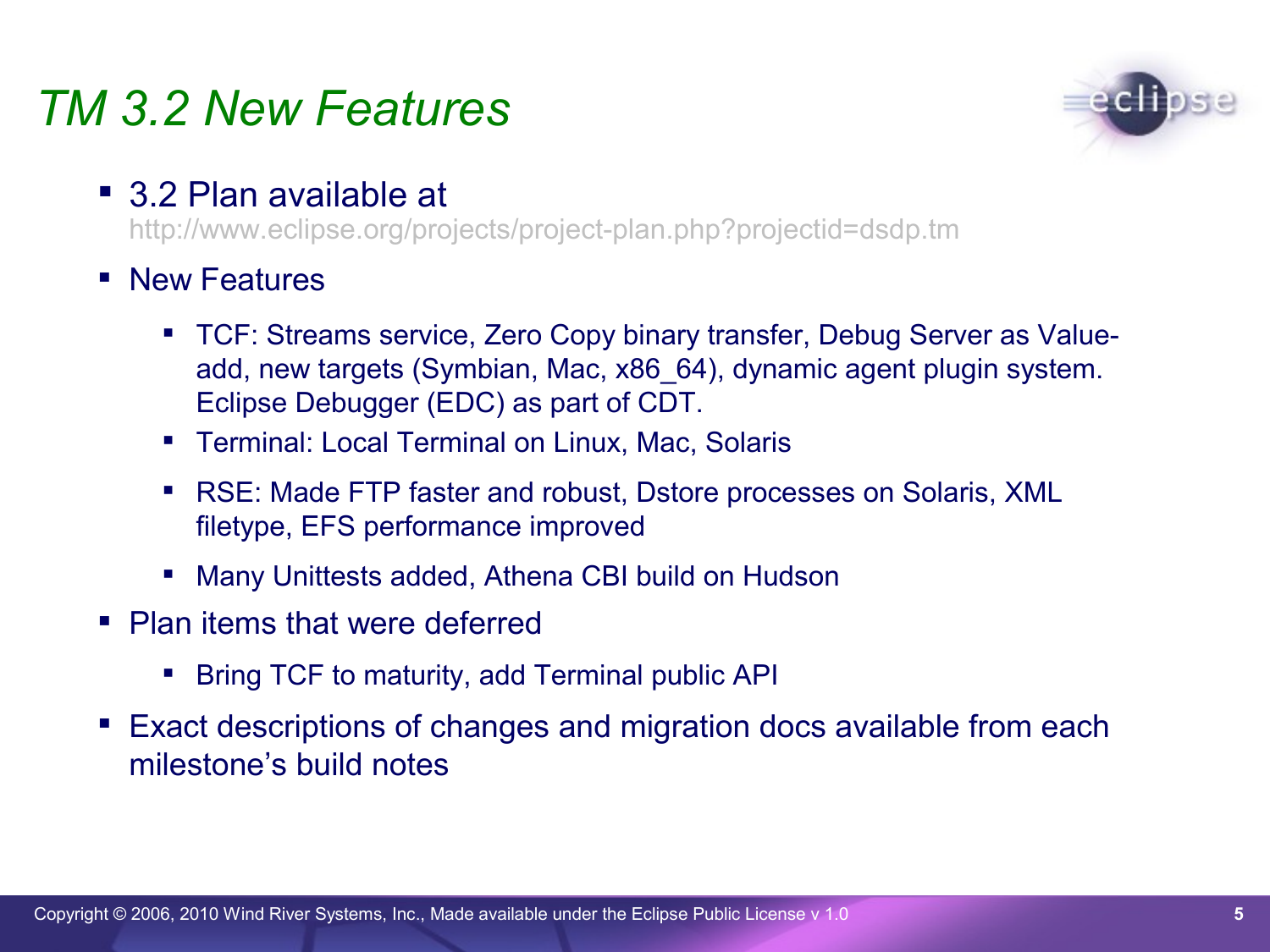# *Non-code aspects*



- User documentation and tutorials
	- [http://dsdp.eclipse.org/help/latest/](http://www.eclipse.org/dsdp/tm/development/tm_project_plan_2_0.html)
	- Automatically updated from nightly builds
- **ISV** documentation and tutorials
	- **Includes Javadoc, Architectural overview and 3 tutorials**
	- EclipseCon Tutorials with code, Webinar, Wiki-based FAQ
	- Elaborate New&Noteworthy / Build Notes with each Milestone
- Working Example Code
	- Adding a custom subsystem, Adding a custom service, Adding a remote popup menu action, Adding a remote Preference page
- Externalization and Accessibility guidelines followed, Localization by IBM as well as the Babel project
- **Publications and Conference talks (EclipseCon)**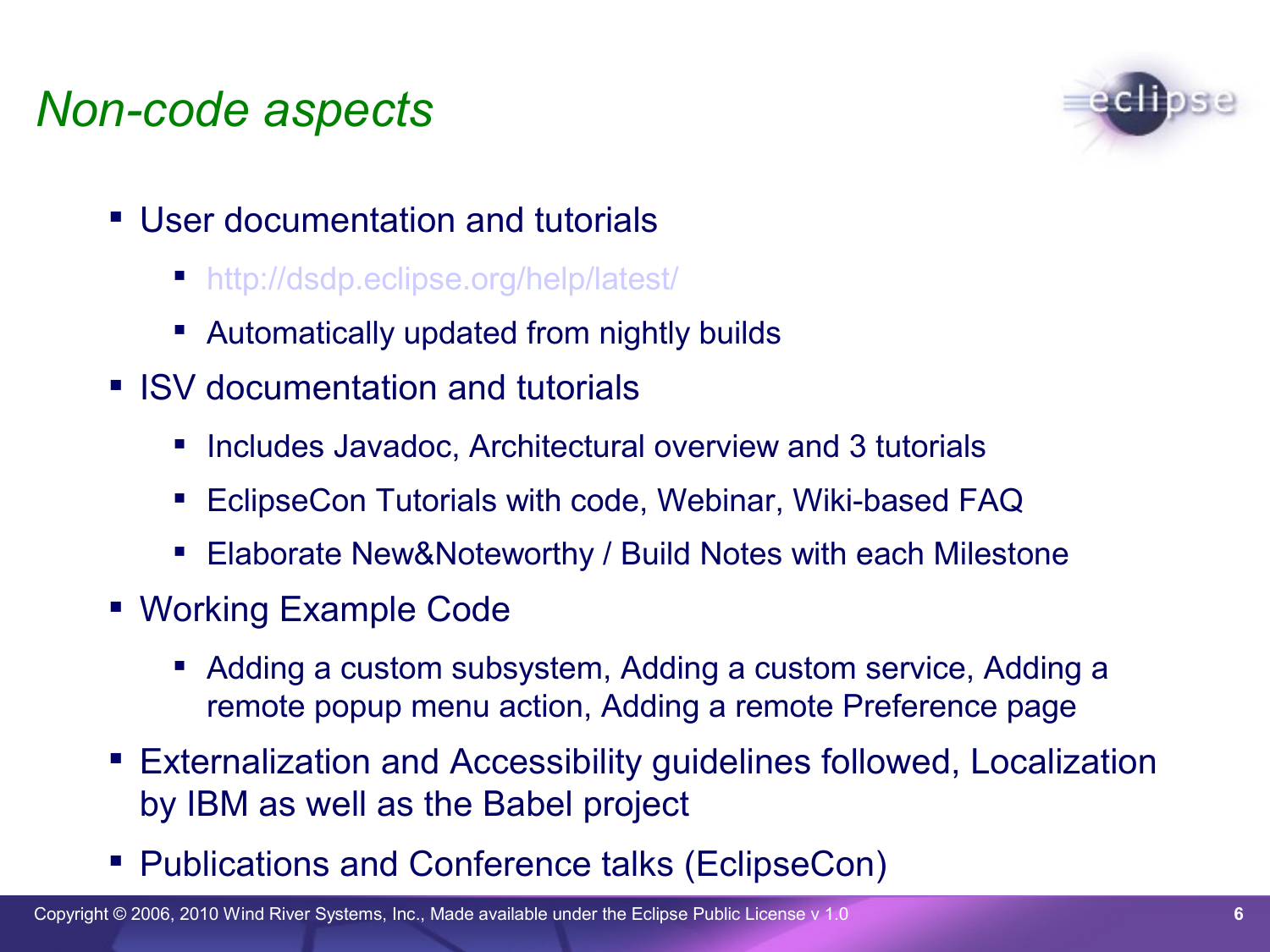#### *API: 3.2 Status*



- During the 3.2 cycle, Eclipse API Tooling was (again) used to ensure
	- **Proper split of API and non-API without API Leakage**
	- **Proper version numbering, documentation and @since tags**
	- **Proper documentation of intended API usage**
	- Without examples & tests: 1093 API types / 1568 non-API (3.0: 935 API / 1476 non-API)
	- **3.2 showed that current APIs are maintainable. No new weaknesses added.**
- RSE Core Model Subsystem / Services / Filters API
	- 5 clients in RSE, plus 2 examples
	- New ITerminalService created from scratch
	- Full Javadoc, architectural overview, tutorials, examples
	- Some automated Unit tests
- **Distore Miners API** 
	- 4 clients in RSE, additional commercial clients at IBM
	- **Full Javadoc, architectural overview**
	- **•** Currently no Unit tests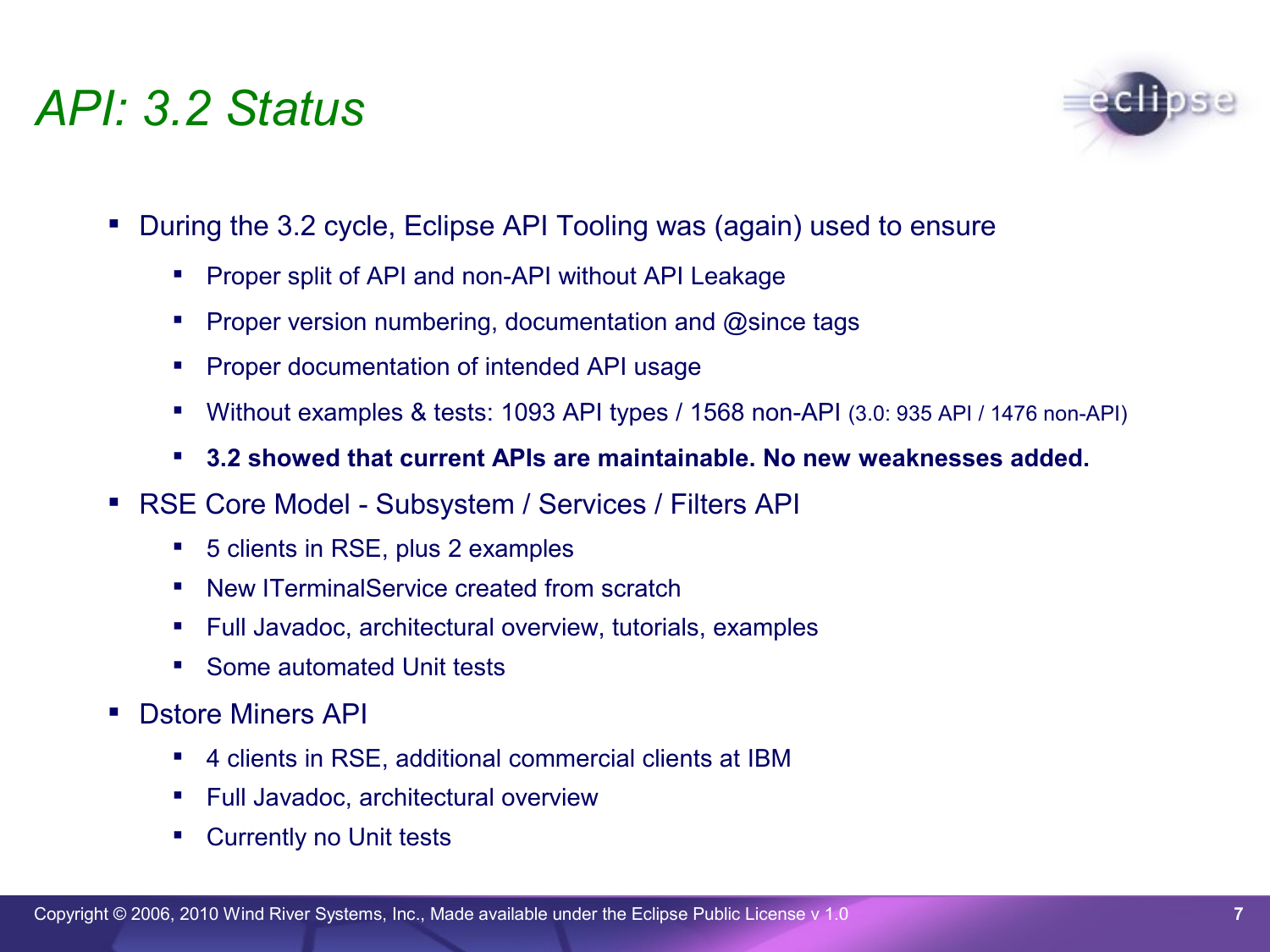# *API: 3.1 Status (cont.)*



- UI Extensions and API
	- Widgets, menus and pages for remote, similar to Eclipse Platform
	- Several internal and commercial clients
	- **Full Javadoc, tutorial and examples**
	- **Manual Test Plans, No Unit Tests**
- **Persistence Providers** 
	- 3 clients in RSE (PropertyFileProvieder, MetadataPropertyFileProvider, SerializingProvider)
	- Javadoc
	- No Unit Tests
- **Previous TM / RSE 3.1 release is binary compatible**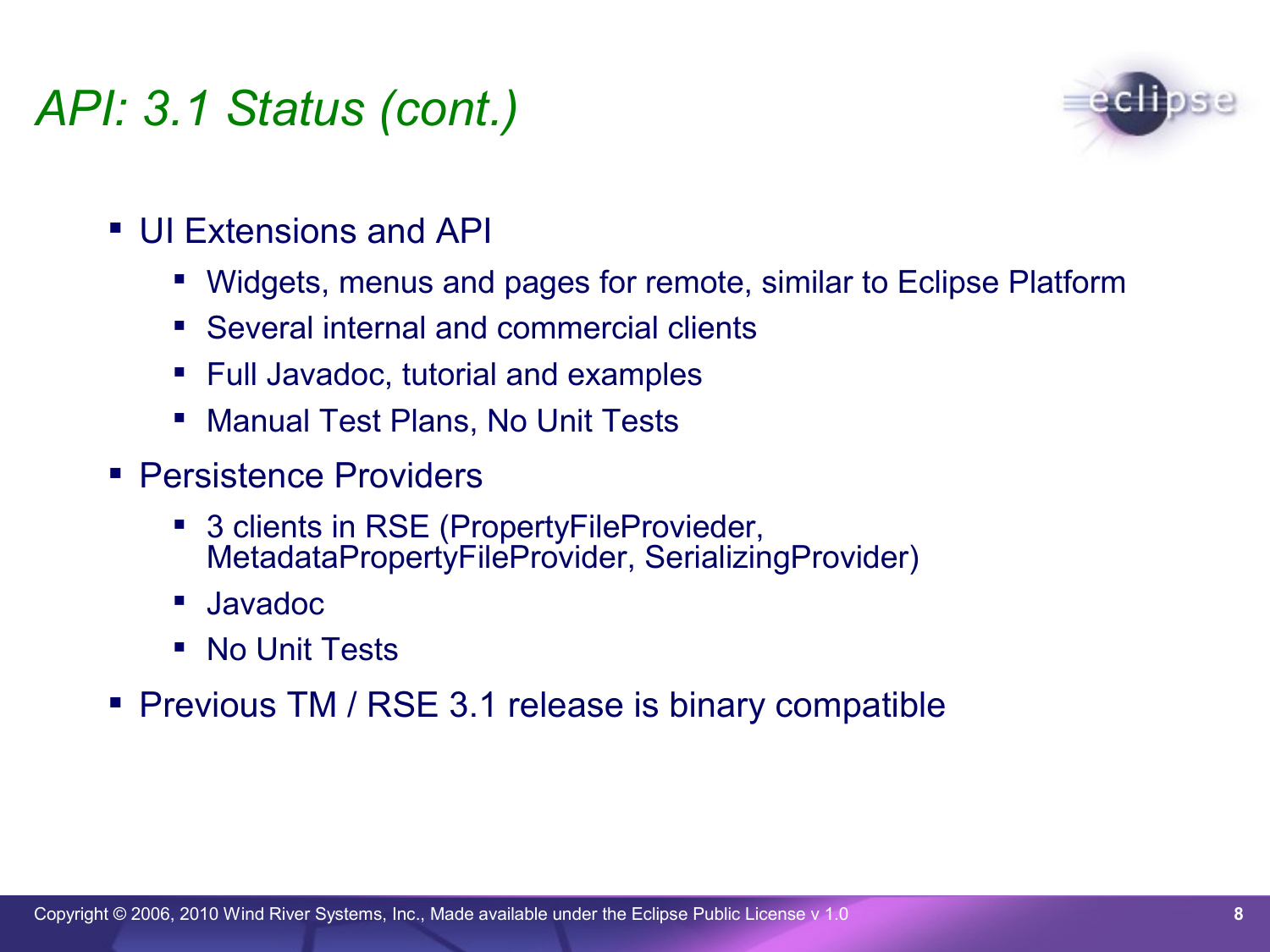## *Architectural Issues*



- Well-proven extensible subsystem / services concept
	- New subsystem ideas implemented by Community
- Legacy code (especially RSE) still not fully cleaned up
	- Need to get rid of Platform non-API use in preparation of e4
	- Better UI / Non-UI separation and componentization
	- **TCF's new technology is much cleaner**
- Need even more Unit Tests
	- Hard to do for UI-heavy parts
- Overlaps with other projects Many remote access APIs
	- E.g. Remote File Service 5 APIs: Platform EFS, ECF fileshare, TPTP Agent File Interfaces, Platform/Team target API, RSE **IFileService**
	- Disconnected "Remote Development (RDT)" effort at IBM / PTP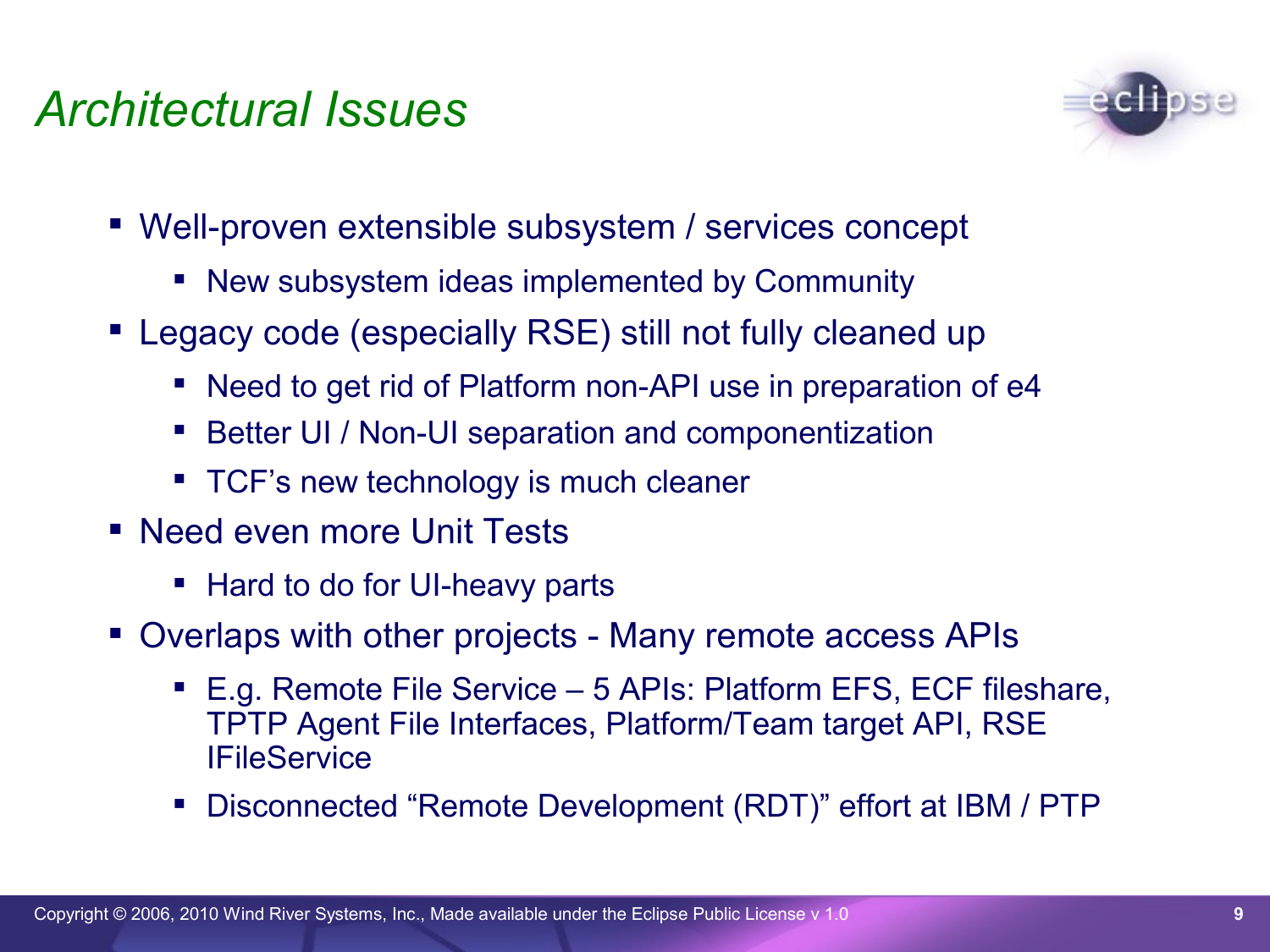# *Tool Usability*



- Seamless access to remote files
	- Edit, Compare, search and move remote files as if they were local
	- **Browse remote archives as virtual filesystem**
	- Optimized for minimal data transfer (as opposed to EFS)
	- **Popular with remote Web page and PHP editing**
- Shell and Processes subsystems out of the box, generic framework for vendor-specific subsystems (e.g. Symbian VNClike phone browser)
- Lightweight embeddable Terminal widget
- **DNS-SD Service Discovery (no longer maintained)**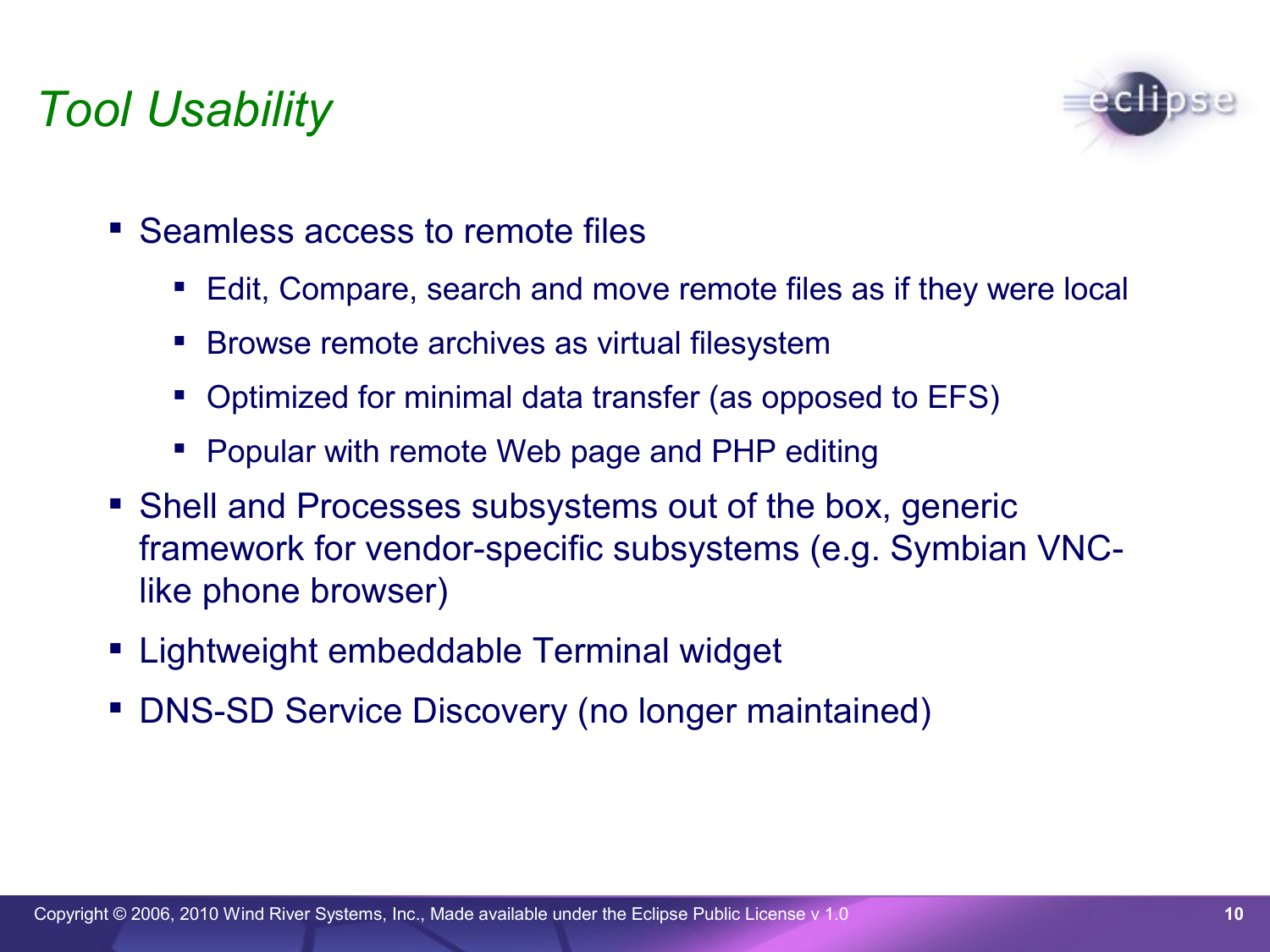



**Service Discovery no longer actively maintained.**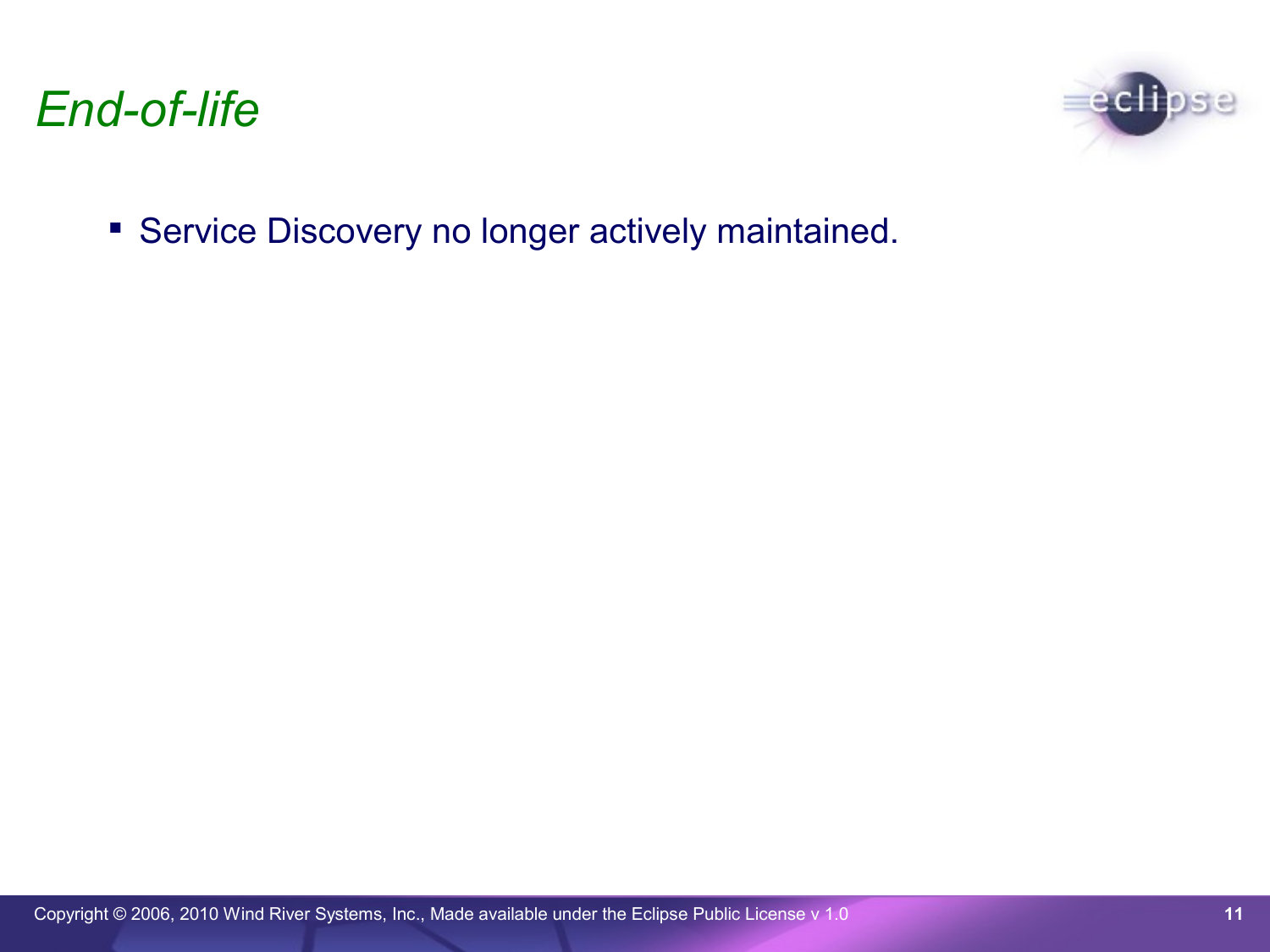# *Bugzilla*



#### Statistics as of 28-May-2010

| TM 3.2 Bugs fixed by Target Milestone |      |       |                |                |    |   |             |    |    |               | TM 3.2 bugs still open |    |               |     |     |          |              |  |
|---------------------------------------|------|-------|----------------|----------------|----|---|-------------|----|----|---------------|------------------------|----|---------------|-----|-----|----------|--------------|--|
|                                       | 3.1. | 13.1. |                |                |    |   |             |    |    |               |                        |    |               |     |     |          |              |  |
|                                       |      | 2     | M <sub>3</sub> | M <sub>6</sub> | M7 |   | RC1 RC2 RC3 |    |    | 3.2 3.2 Fixed | 3.2                    |    | $3.2.1$ 3.2.2 | 3.3 |     | Future l | Total        |  |
| blocker                               |      |       |                |                |    |   |             |    | 2  |               |                        |    |               |     |     |          |              |  |
| critical                              | 2    |       |                | ົ              |    |   |             |    |    |               |                        |    |               |     |     |          | $\mathbf{2}$ |  |
| major                                 | 2    |       |                |                | 2  |   |             |    | າ  | 13            |                        | 6  |               |     | 9   | ົ        | 18           |  |
| normal                                | 45   | 5     |                | 27             | 12 | 4 |             | 16 | 21 | 132           | 4                      | 56 | 6             | 26  | 160 | 97       | 349          |  |
| minor                                 | 4    | ٠     |                | ٠              |    |   |             |    |    | n             |                        | 13 |               |     | 29  | 59       | 107          |  |
| trivial                               | 2    |       |                |                |    |   |             |    |    |               |                        |    |               |     | 5   | 14       | 21           |  |
| enhanc                                |      |       |                |                |    |   |             |    |    |               |                        |    |               |     |     |          |              |  |
| ement                                 | 5    | ٠     |                | 5              | 2  |   | 3           |    | 6  | 21            |                        | 2  |               | 16  | 112 | 134      | 265          |  |
| Total                                 | 61   | 6     |                | 39             |    | 5 |             | 18 | 31 | 183           |                        | 78 | 8             | 4,  | 316 | 307      | 763          |  |

- Currently 183 fixed in 3.2 / 763 open (3.1: 224 fixed / 690 open)
	- **Fix rate decreased, backlog slightly increased**
	- But good handle on hi-severity issues (21 fixed / 21 open)
- [http://www.eclipse.org/dsdp/tm/development/bug\\_process.](http://www.eclipse.org/org/press-release/20070403embedded.php)[php](http://www.eclipsecon.org/2007/index.php?page=sub/&id=3651)
- Release Exit Criteria: 0 Critical / Blocker, Release Test Pass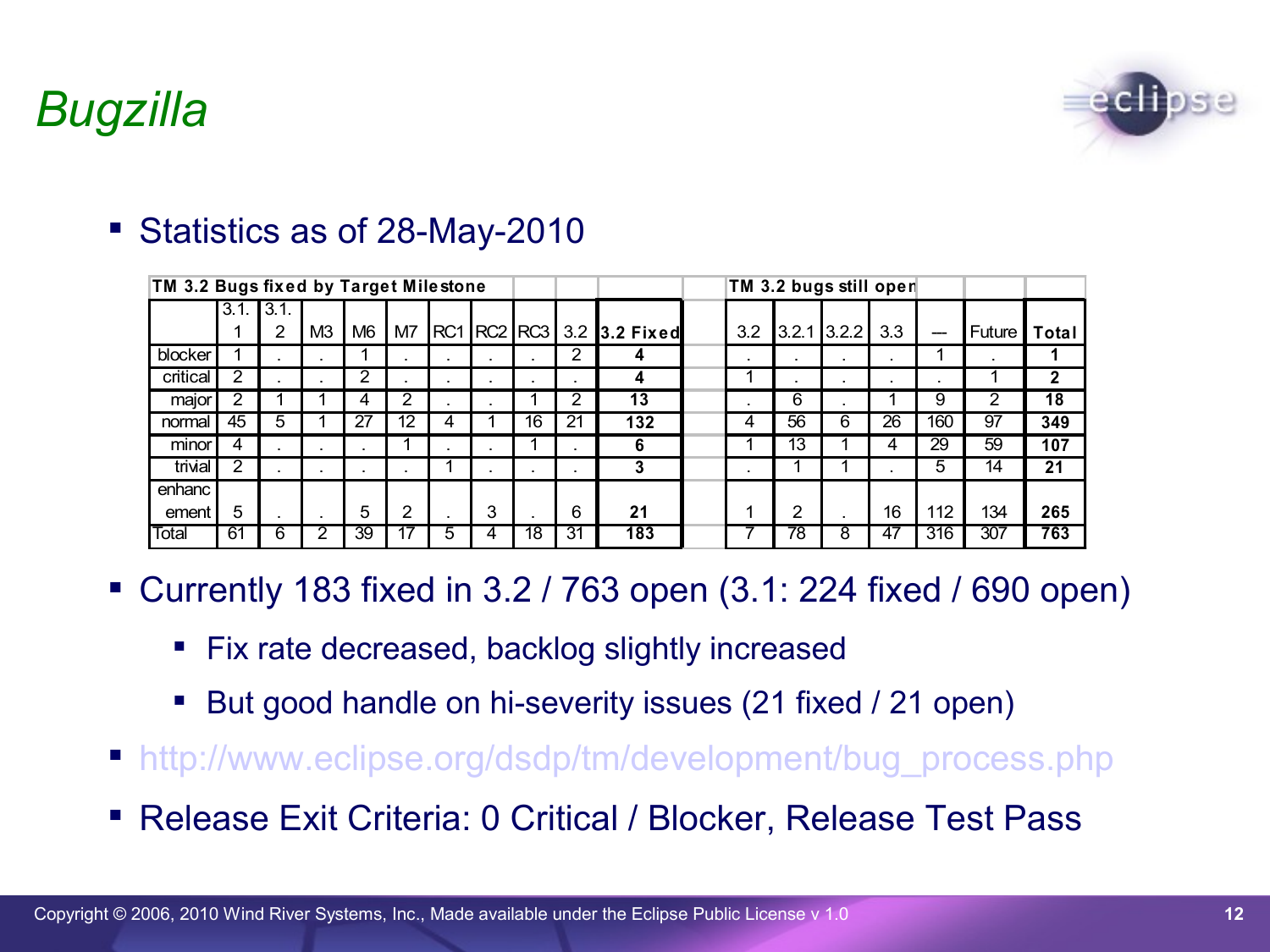### *Standards*



- $RFC 959 FTP$ 
	- Also supports RFC 1579 firewall-friendly FTP
	- Supported through Jakarta Commons/Net
	- **For details, see [http://jakarta.apache.org/commons/net/](http://live.eclipse.org/node/229)**
- **RFC 4251 ssh2** 
	- Also supports RFC 4252, 4253, 4254, 4256 (KI-authentication)
	- draft-ietf-secsh-filexfer-13 for sftp
	- **Supported through com.jcraft.jsch**
	- **For details, see [http://www.](http://wiki.eclipse.org/index.php/TM_Future_Planning)[jcraft](http://wiki.eclipse.org/index.php/TM_3.0_Testing)[.com/](http://www.eclipse.org/projects/project-plan.php?projectid=dsdp.tm)[jsch](http://wiki.eclipse.org/TM_Future_Planning)[/](http://www.eclipse.org/dsdp/tm/development/tm_project_plan_3_0.html)**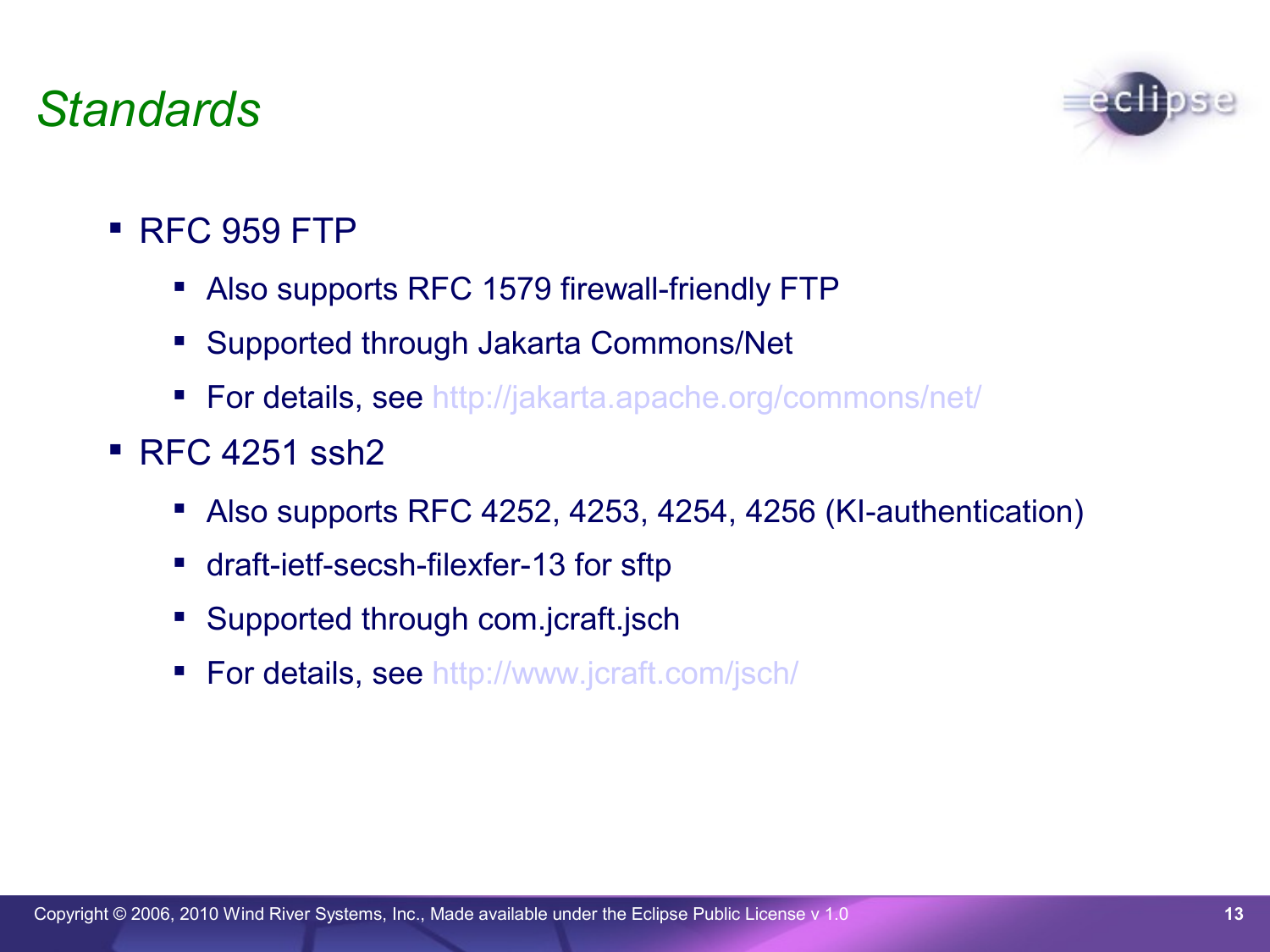# *UI Usability*



- Externalization and Accessibility guidelines followed
	- Keyboard accessibility of all items verified
	- **Menu items for special keys**
	- Messages marked up properly for screen readers
- All UI-visible Strings are externalized (tested with Babel)
- Externalization mostly through Eclipse NLS mechanism, partially through systemMessages.xml
- Localization IBM (for WebSphere), and Eclipse Babel project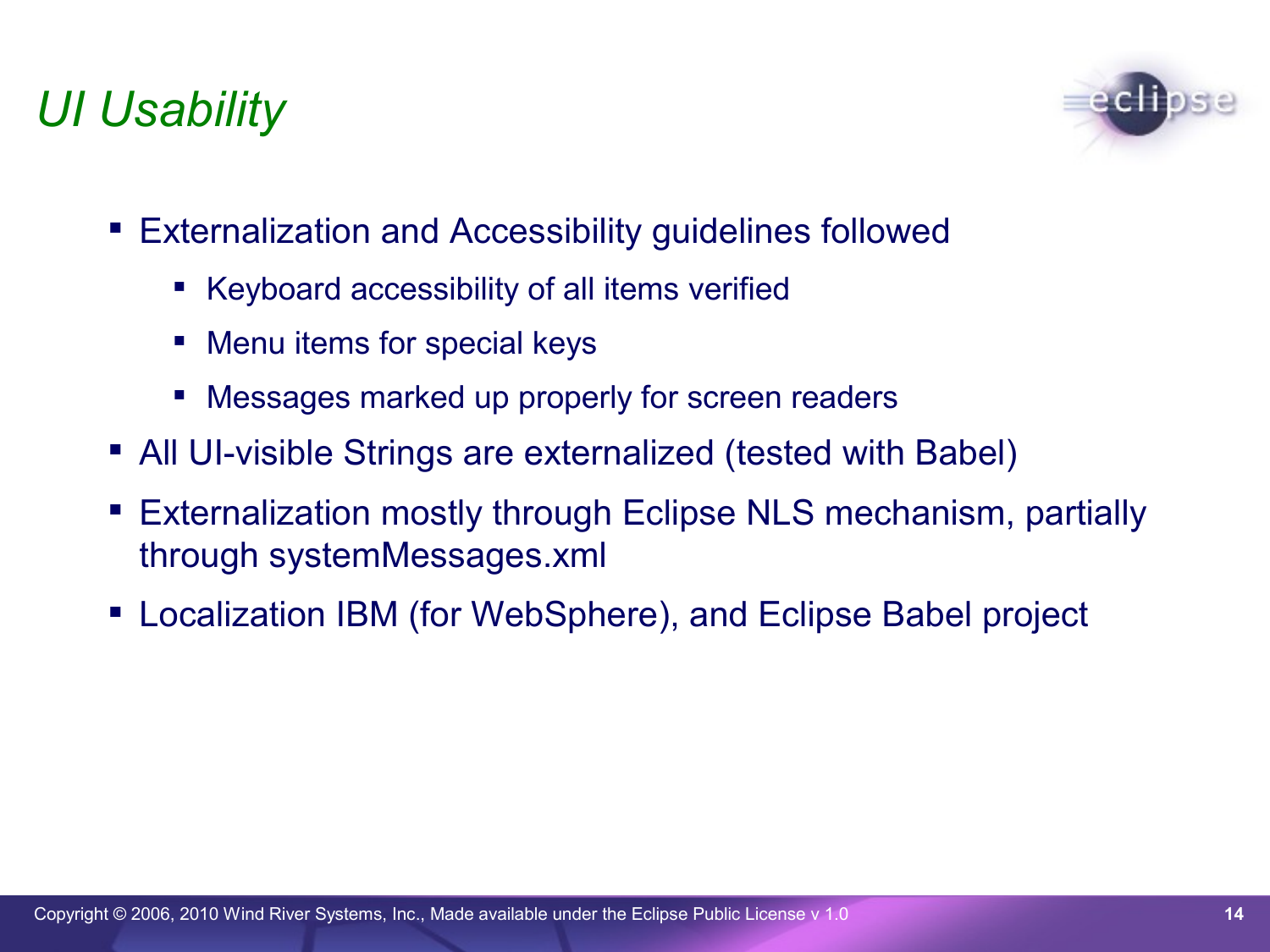#### *Schedule*



- **Original Planning document on the Wiki**
- **Original XML** project plan posted Aug-2009
	- **-** Helped on XML plan format specification
- Milestone dates were hit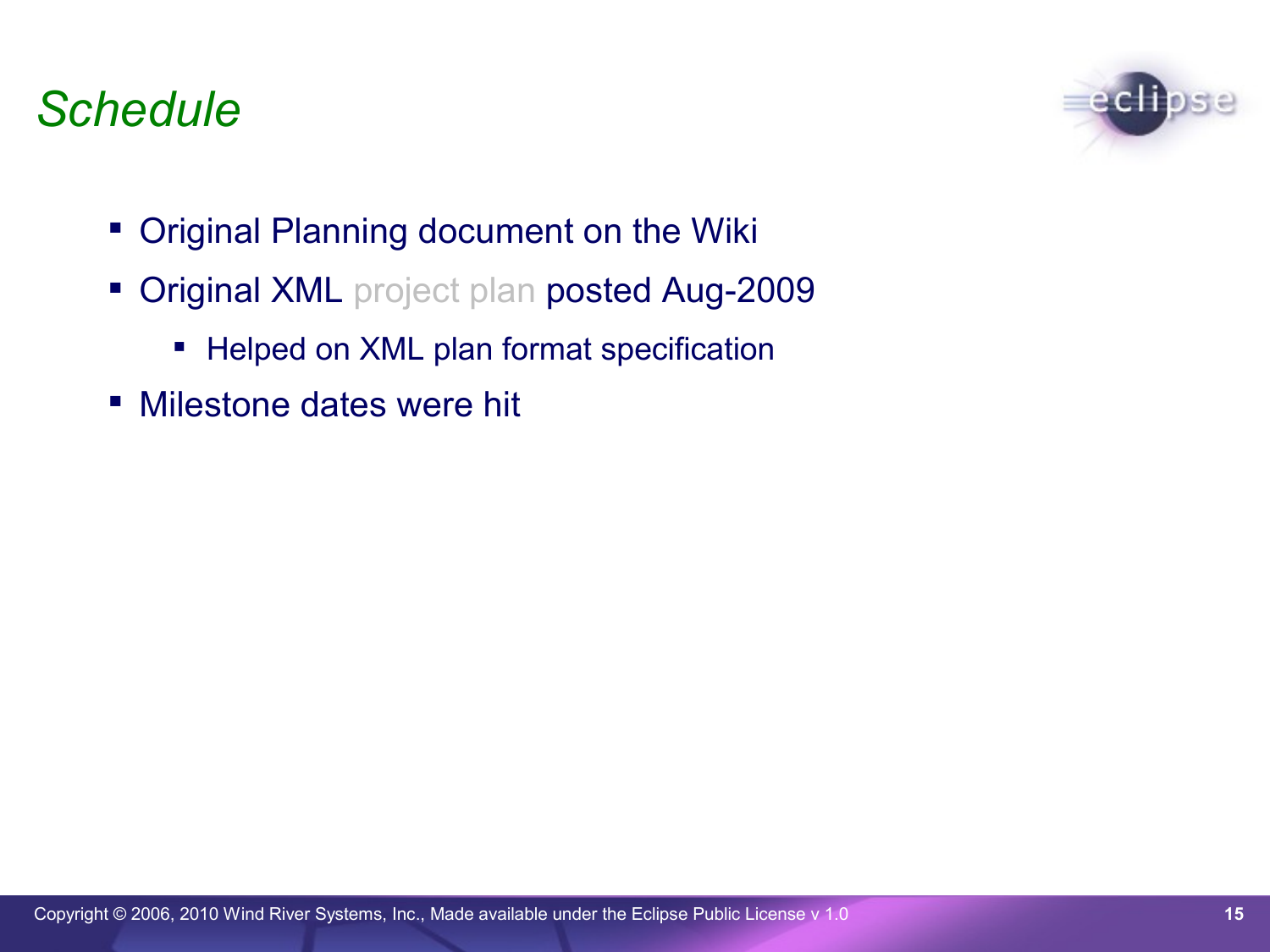#### *Process*



- Strong focus on Open, Transparent Planning and Execution:
	- Open Planning process, Features and Technical Working Groups maintained on Bugzilla, with "Overview" index entries on the [Wiki](http://wiki.eclipse.org/index.php/TM_3.0_Testing)
	- Made all communications public on the Mailing List, Regular phone conferences open to the public
- Committers: set up and documented guidelines for bug handling, due diligence, compiler warnings and code ownership
	- All linked from the Committer HOWTO on [http://www.eclipse.org/](http://www.eclipsecon.org/2008/?page=sub/&id=38)[dsdp](http://www.eclipsecon.org/summiteurope2007/index.php?page=detail/&id=21)[/tm/development/](http://wiki.eclipse.org/DSDP/TM/TCF_FAQ)
- **Infrastructure: Automated nightly builds, CVS Changelog, Automated** nightly infocenter update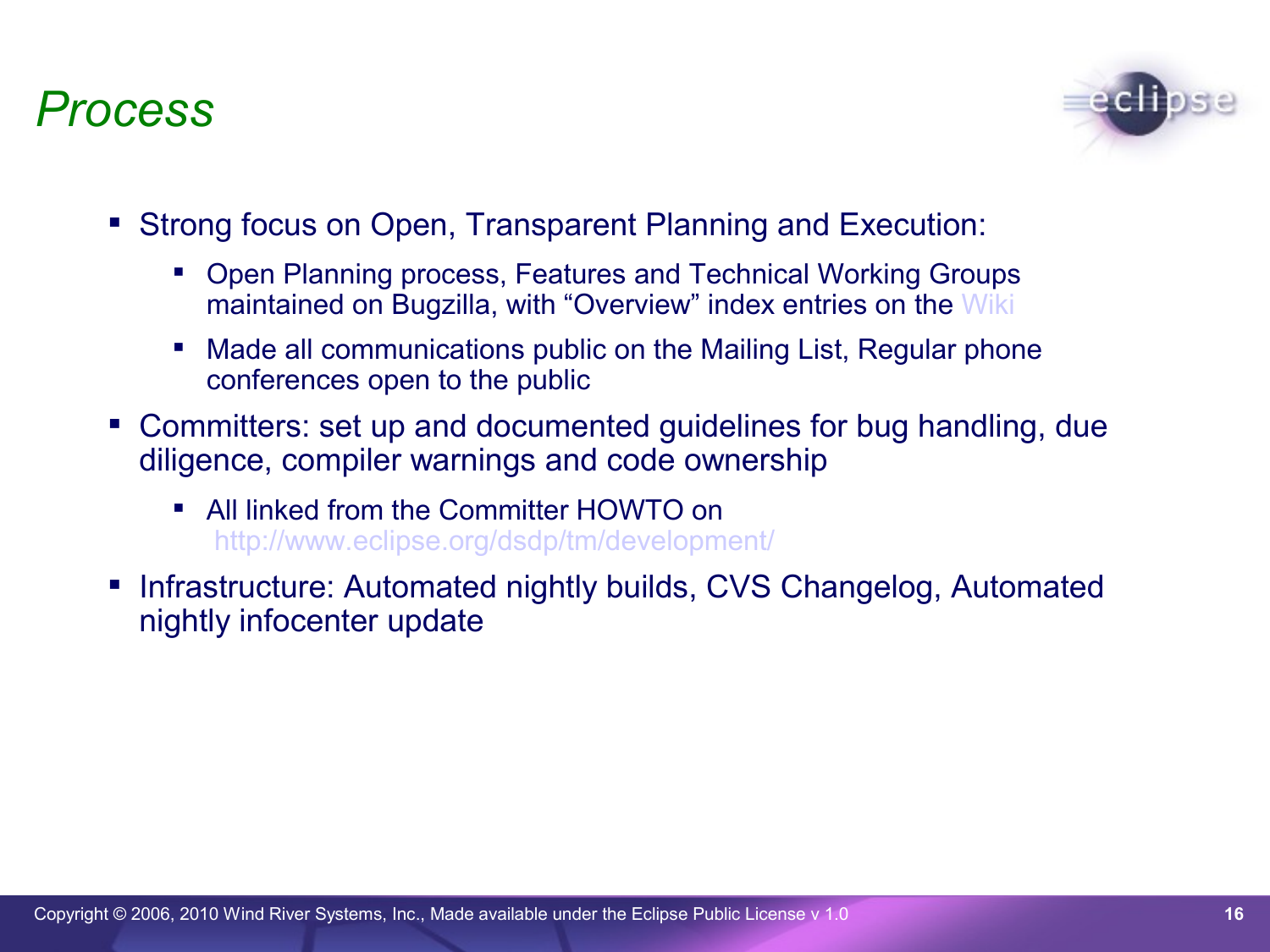#### *Committers and Contributors*



- 10 committers from 3 organizations (WindRiver, IBM, Mentor Graphics)
	- Was same 10 committers in 3.1, no change
- Direct contributions from 15 other individuals (was 18 in 3.1)
- Mailing list and Newsgroup participation stagnating
- **Monthly development calls, Bi-weekly committer calls** 
	- De-facto all calls are committer calls
	- **•** Opportunity to review status
	- Developer/design discussions: committers work closely together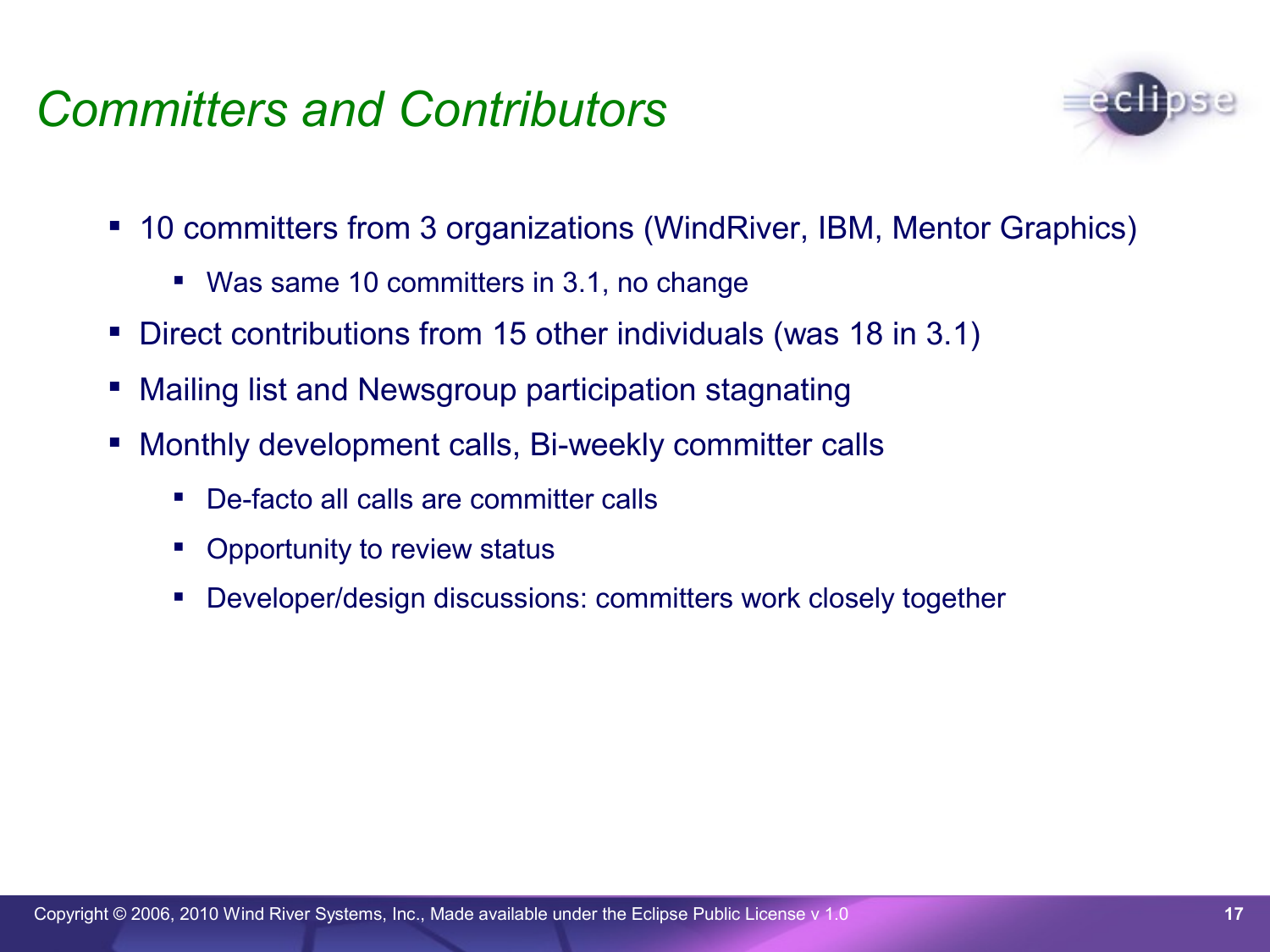# *Community*



- RSE "out of the box" is a useful tool for lots of people
	- Ssh, sftp, ftp file transfer; remote and local shell access
	- More and more development happens in "connected" environments
- Embedded is rapidly adopting TCF
- Talks at EclipseCon's since 2007; EclipseSummit Europe since 2006
- A well-respected and known member of the Community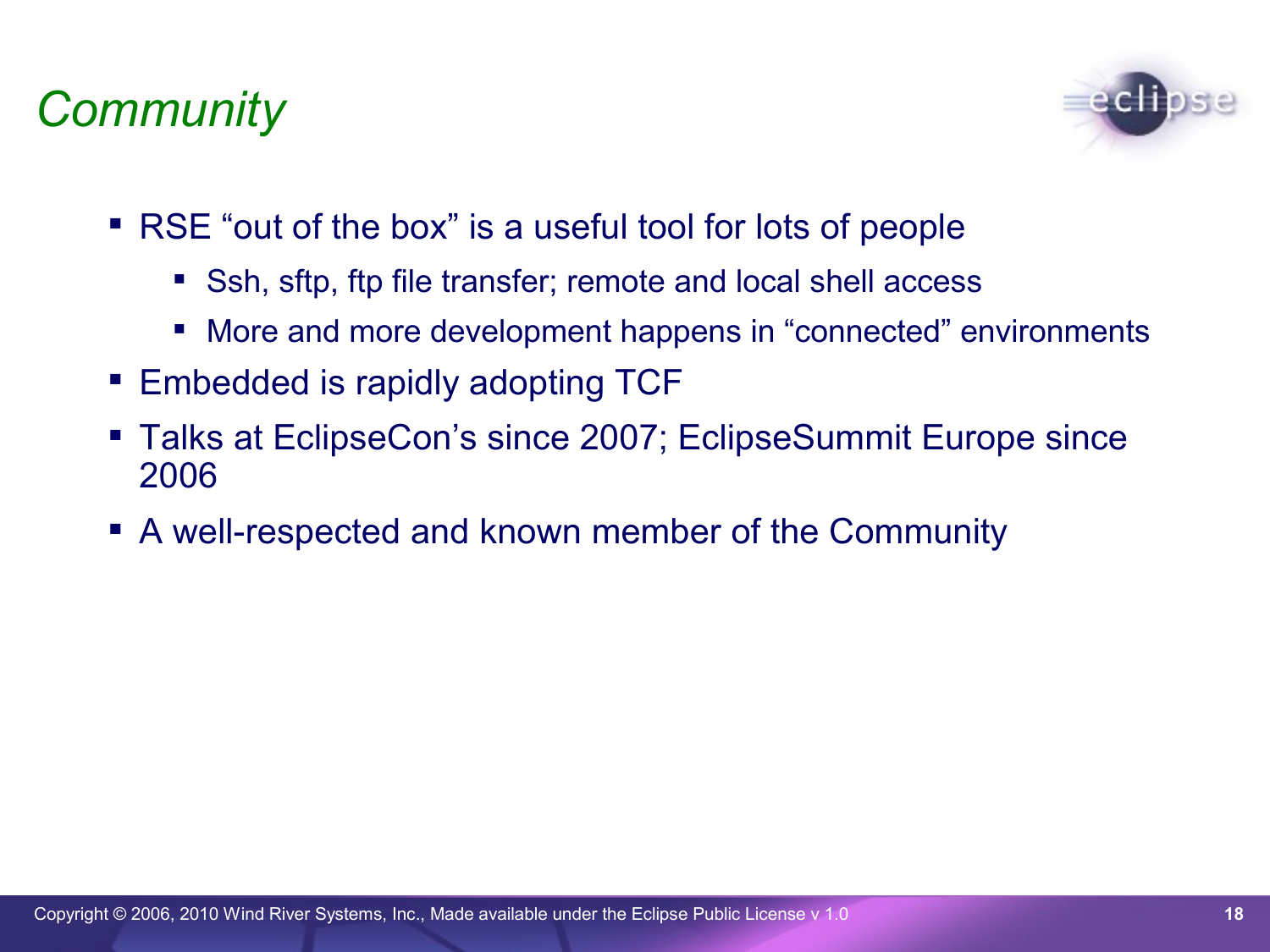# *Publications and Conference Talks*



- Publications and Conference Talks
	- TM Webinar, April 2007, http://live.eclipse.org/node/229
	- DSDP Drives Adoption of Eclipse in Embedded, April 2007, http://www.eclipse.org/org/press-release/20070403embedded.php
	- EclipseCon Tutorial, March 2007, http://www.eclipsecon.org/2007/index.php?page=sub/&id=3651
	- Eclipse Summit Europe, October 2007, http://www.eclipsecon.org/summiteurope2007/index.php?page=detail/&id=21
	- **EclipseCon Tutorial, March 2008,** http://www.eclipsecon.org/2008/?page=sub/&id=38
	- Eclipse Magazin (German), May 2008, 6-page project article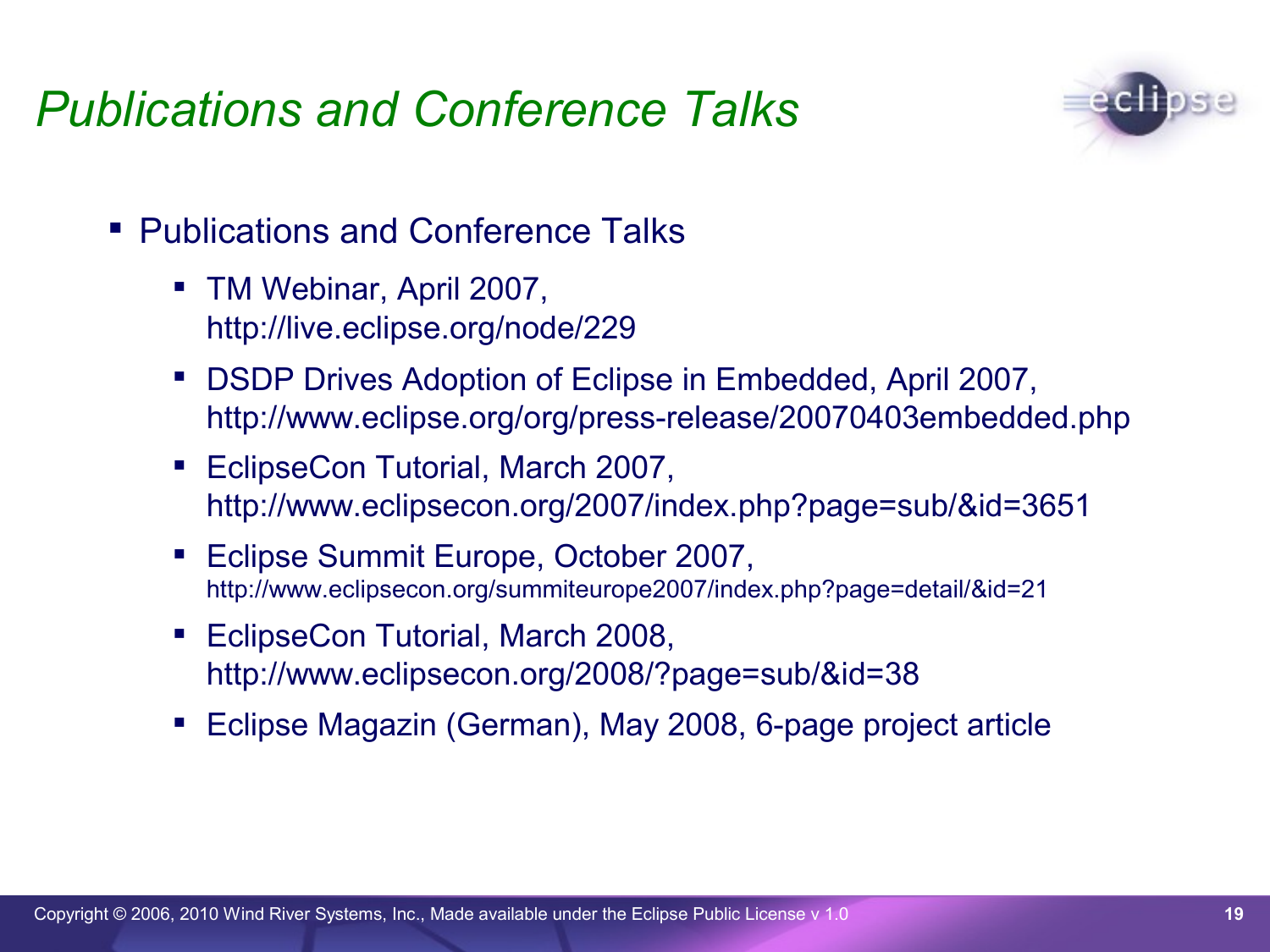#### *IP Issues*



As per the Eclipse IP Policy, the project verifies that:

- ... the about files and use licenses are in place as per the Guidelines
- ... all contributions (code, documentation, images, etc) have been committed by individuals who are Members of the Foundation and are abiding by the Eclipse IP Policy (training through Committer HOWTO)
- ... all significant contributions have been reviewed by the Foundation's legal staff – even if written by committers prior to joining Eclipse
- **.... third-party libraries, have been documented in the release and** reviewed by the Foundation's legal staff
- **... all contribution questionnaires have been completed**
- ... the "provider" field of each plug-in is set to "Eclipse.org DSDP"
- ... the "copyright" field of each plug-in is set to the copyright owner
- $\blacksquare$  ... there are no 3<sup>rd</sup> party logos or fonts to be licensed under the EPL
- See the automated IP Log at http://www.eclipse.org/projects/ip\_log.php?projectid=dsdp.tm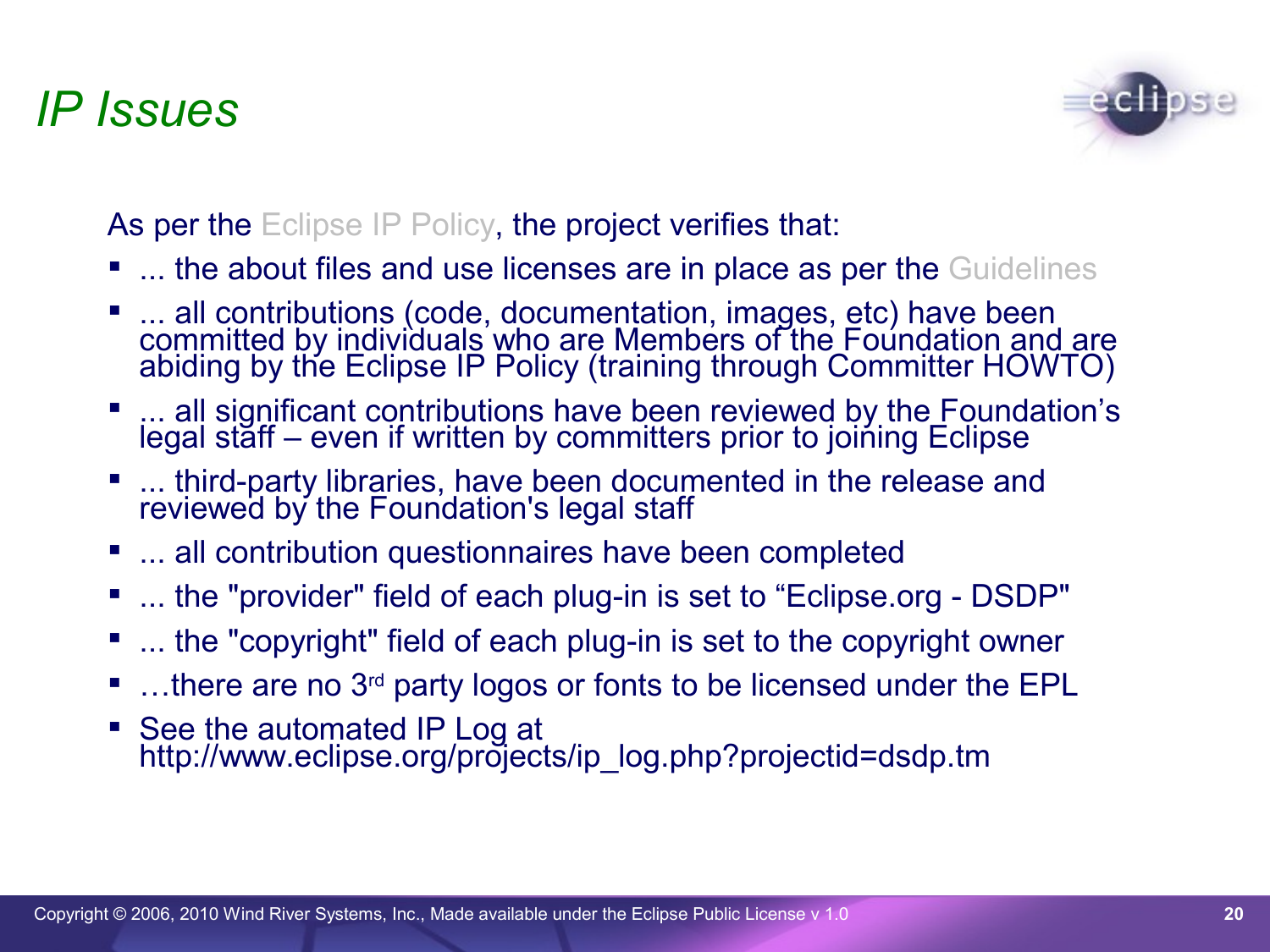#### *Future Plans*



- Service Releases with the Helios train
	- $\blacksquare$  TM 3.2.1 and 3.2.2
- Shooting for backward compatibility again next year
	- **TM 3.3 release in June 2011 to be backward compatible**
- Moving forward on deferred items from the 3.2 plan
	- Bug backlog reduction
	- **Performance, Scalability, Usability**
	- **TCF** Component to exit incubation